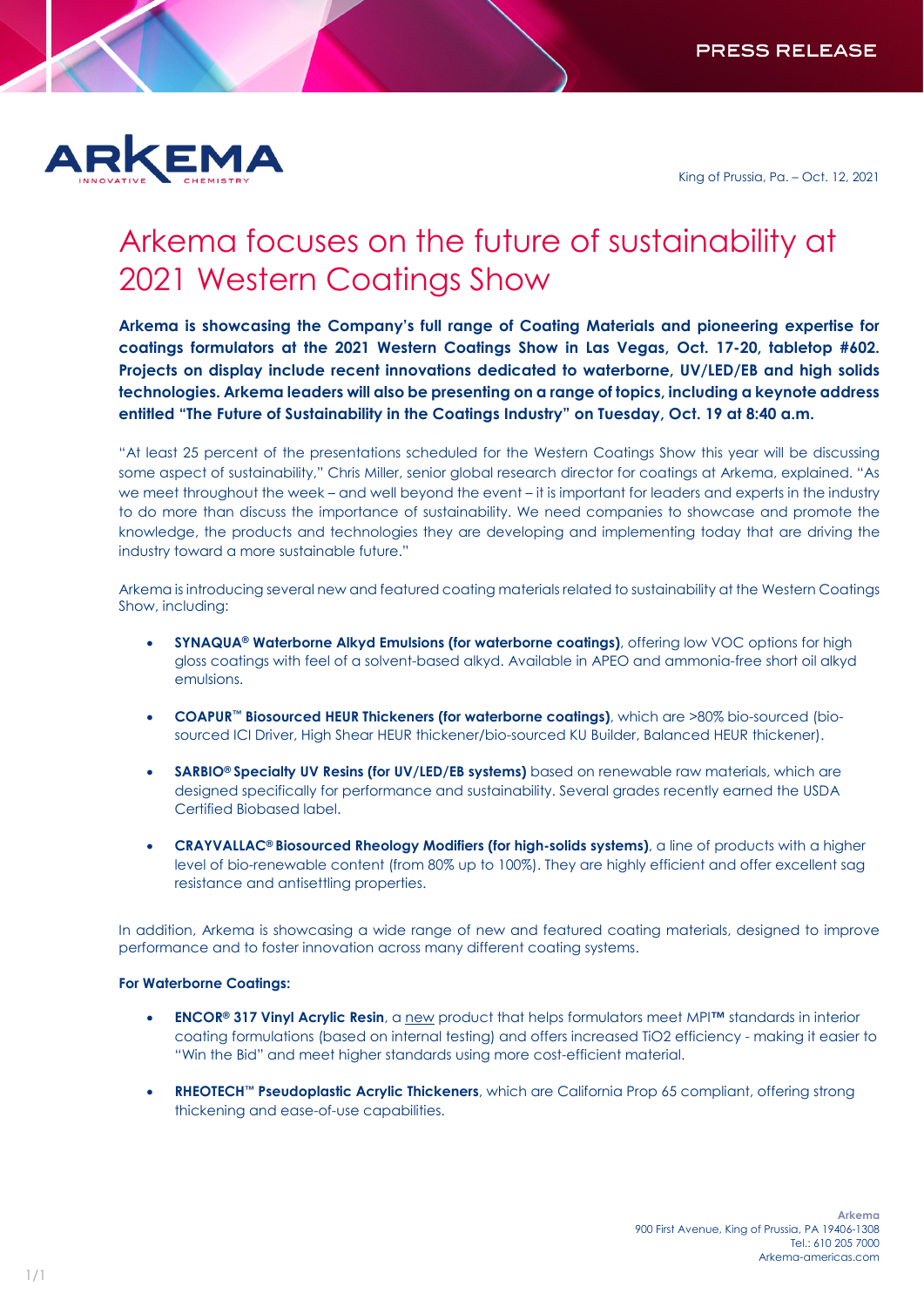• **COAPUR™ XS 12 HEUR Thickener**, a new highly Newtonian HEUR thickener with excellent leveling and improved stain washability capabilities.

**ENCOR® Flex 1361 All Acrylic Emulsion**, a new product for waterborne acrylic cool roof and vertical wall coatings. It can help formulators meet ASTM D6083 Type II and CA Title 24 requirements and offers an excellent balance of tensile and elongation properties in formulations without zinc oxide.

## **For UV/LED/EB Systems:**

- **LAMBSON™ Speedcure LTX**, a new Liquid ThioXanthone Photoinitiator that enables very high resin compatibility and offers highly desirable performance properties. It is ideal for LED curable systems and low viscosity applications.
- **SARTOMER® Structured Urethane Acrylates Resins, a new class of urethane acrylate oligomers that** expands performance possibilities in cured materials, with a very fast time to market.

## **For High-Solids Systems:**

- **CRAYVALLAC® PA4 BA 20 HAPs-free Polyamide Rheology Modifier** for industrial coatings offering good gloss, transparency and sag resistance. Being preactivated, they are easy to use.
- **CRAYVALLAC® Additives**, including a full range of highly efficient rheology modifiers especially designed for very high solids and solvent-free systems. They are used in systems that are 100% solids and up to 92 percent biosourced.

Attendees can also learn more at the following presentations from Arkema experts at the Western Coating Symposium:

- **"The Future of Sustainability in the Coatings Industry"** by Chris Miller, senior global research director, coatings, Tuesday at 8:40 a.m. (keynote)
- **"Cool Roof Acrylic Coatings for Green Buildings"** by Yuk Mun Li, scientist, Tuesday at 10:50 a.m.
- **"Advancements In Vinyl Acrylic Emulsion Technology – Exceeding Current Performance Standards"** by Jeremy Grove, PhD, research scientist, Wednesday at 12:35 p.m.

"Arkema is interested in talking about every aspect of coating formulations, including achieving realistic sustainability goals in our industry," Miller said. "We invite everyone to stop by our tabletop or reach out to us to learn more."

To learn more about Arkema's offerings for coatings, visit:

[www.coatingresins-arkema.com](http://www.coatingresins-arkema.com/) [www.sartomer.com](http://www.sartomer.com/) [www.coatex.com](http://www.coatex.com/) www.crayvallac.com [www.arkema.com](http://www.arkema.com/)

ENCOR, SYNAQUA, SARTOMER and CRAYVALLAC are registered trademarks of Arkema LAMBSON is a trademark of Arkema COAPUR and RHEOTECH are registered trademarks of Coatex S.A. SARBIO is a registered trademark of Sartomer Technology USA, LLC MPI is a registered trademark of NACE International Institute